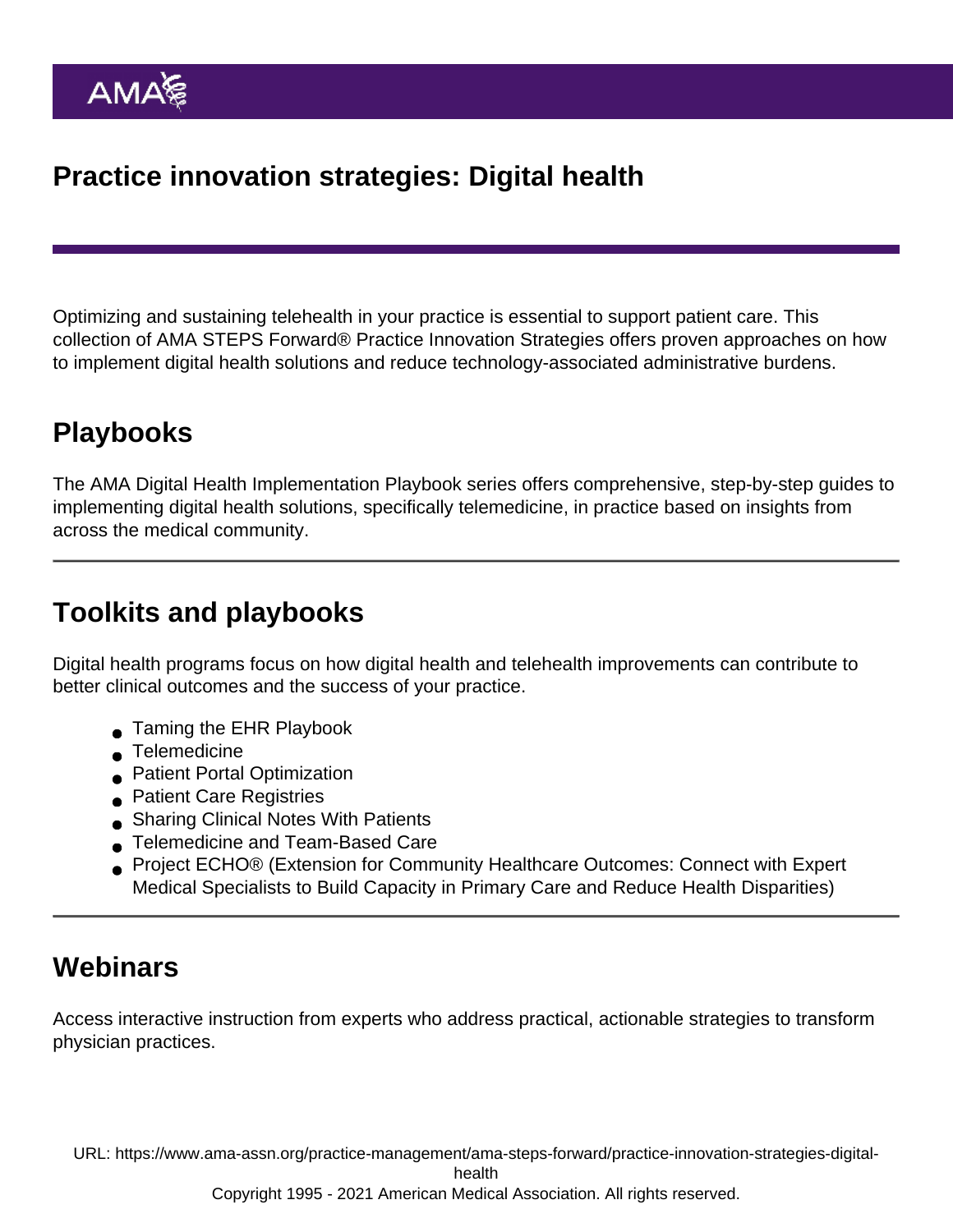### Podcasts

Hear health care leaders share how they overcame practice challenges by implementing real-world solutions around digital health and telemedicine.

- [Telemedicine is a Team Effort](https://spoti.fi/36Z1rLa)
- **[Sharing Clinical Notes With Patients](https://spoti.fi/3q7epxq)**

#### **Discussions**

Explore Physician Innovation Network open forum discussions on how physicians and students are engaging in digital health programs and preparing technology for clinical practice.

- [Telemedicine amid COVID-19](https://innovationmatch.ama-assn.org/groups/ama-physician-innovation-network-public-area/discussions/Telemedicine-amid-COVID-19)
- [COVID?19 Innovations: What's here to stay?](https://innovationmatch.ama-assn.org/groups/ama-physician-innovation-network-public-area/discussions/covid-19-innovations-what-were-the-best-innovations-of-2020-and-what-is-here-to-stay)
- [Measuring the Value of Virtual Care](https://innovationmatch.ama-assn.org/groups/ama-physician-innovation-network-public-area/discussions/measuring-the-value-of-virtual-care)
- [What does practice innovation mean?](https://innovationmatch.ama-assn.org/groups/ama-physician-innovation-network-public-area/discussions/804)

#### Videos

Telehealth Immersion Program

The [Telehealth Immersion Program,](https://www.ama-assn.org/practice-management/digital/ama-telehealth-immersion-program) part of the AMA STEPS Forward® Innovation Academy, is the AMA's newest offering to guide physicians, practices and health systems in optimizing and sustaining telehealth at their organizations.

[View the video collection of Telehealth Immersion Program webinars](https://youtube.com/playlist?list=PL7ZHBCvG4qseGRvYbr0GjJ5WQf_GSjSnc).

#### Resources

[Telehealth Quick Guide](https://www.ama-assn.org/practice-management/digital/ama-telehealth-quick-guide): Access key steps, best practices and resources for the adoption and scale of digital health solutions.

URL: [https://www.ama-assn.org/practice-management/ama-steps-forward/practice-innovation-strategies-digital](https://www.ama-assn.org/practice-management/ama-steps-forward/practice-innovation-strategies-digital-health)[health](https://www.ama-assn.org/practice-management/ama-steps-forward/practice-innovation-strategies-digital-health)